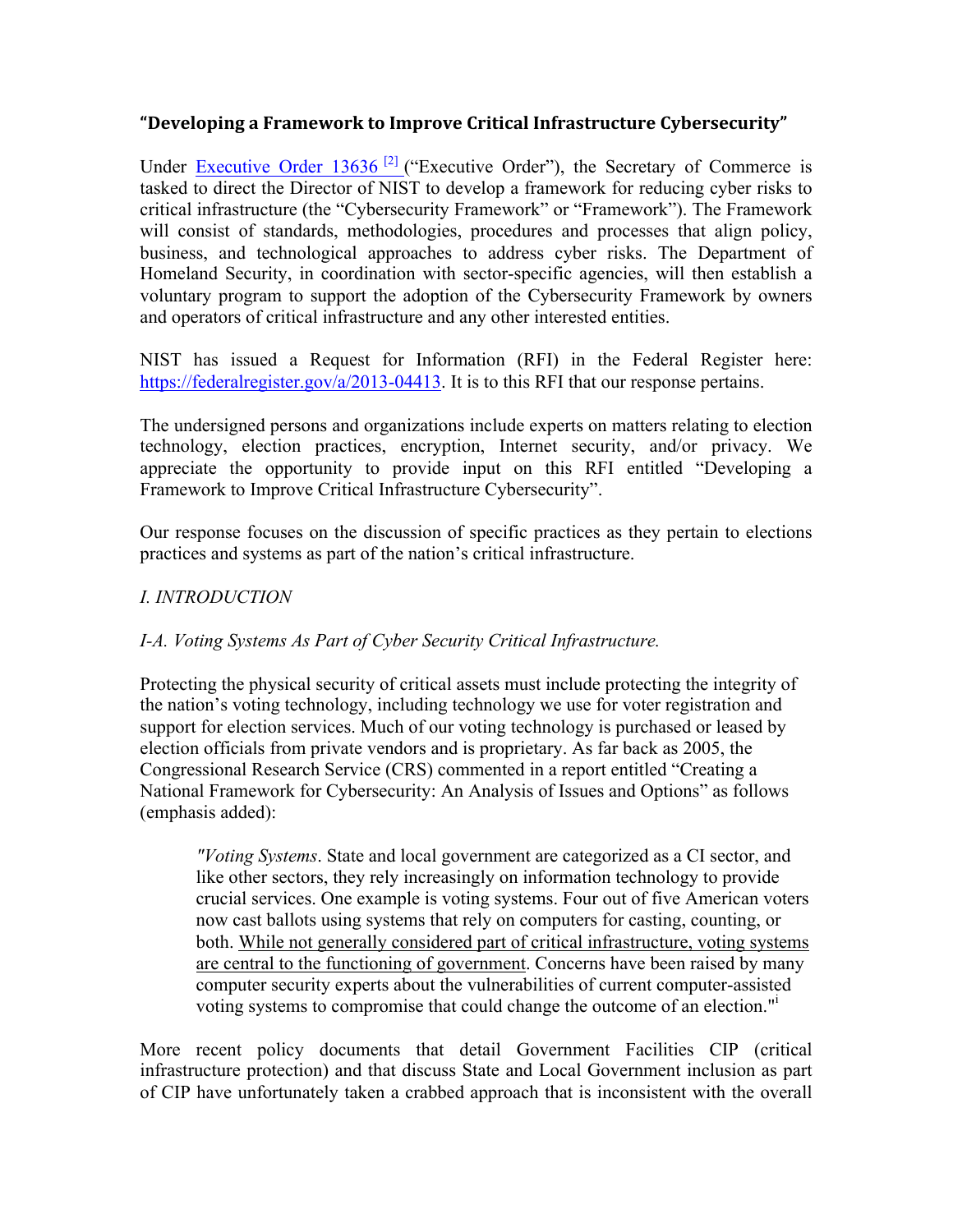definition and purpose of CIP. The NIPP and DHS webpage continue to restrict the scope of Federal (i.e., national concern and protection) simply to subnational government cyber infrastructure that is necessary to the functioning of physical assets that are designated CIP. But fortunately PPD-21 (Feb. 12, 2013)<sup>ii</sup> directs the reconsideration and refocusing of the national effort to achieve critical infrastructure security and resilience.

 The current conception of CIP has numerous deficiencies with regard to State, local, tribal and territorial (i.e., "subnational") governments. Its highly circumscribed CI scope fails to recognize and accord protection to the essential roles of State and local governments in maintenance of American civil society, for instance, in conducting elections for every level of government. The Federal institutions of government, namely Congress and the Presidency, cannot be legally constituted if the election system is not functional. The legitimacy of our governments at all levels is dependent upon election technologies and staffing that must achieve verifiably accurate elections. Stealth cyber attacks (of the sort that have notoriously harmed major corporations and Federal governmental entities) and software assurance deficiencies (that DHS has documented and sought to remedy), including the insider problem, are among the many cyber threats and vulnerabilities potentially damaging our highly electronic election systems.

 and vulnerabilities potentially damaging our highly electronic election systems. Our elections are conducted in a decentralized way, at the local (county, parish or township) level. Voting systems, as noted by CRS above, have not been slotted into existing categories of critical infrastructure. Nonetheless, secure elections are essential for national security, and safeguarding electoral systems and practices from remote attack is certainly as important as safeguarding the other categories of our critical infrastructure. While there may be mitigations or means for recovering from challenges to other aspects of our infrastructure, however grave, it should be noted that there are no constitutional provisions for postponing or re-running an election. Thus while election systems have not previously been included in the CI scope, it should be considered in scope and at minimum should be incorporated in the discussions of the development of a framework that deals with cyber security.

#### *I-B. Voting over the Internet*

 A grave challenge to secure elections has arisen since the publication of the CRS Report mentioned above in I-A, as today in more than thirty states, remote voters are permitted and in some cases encouraged to transmit voted ballots over the public networks. These ballots are sent through various means: as attachments to email, as faxes, including online fax systems, as uploads to Internet portals, and even as transmissions through online ballot marking systems to a remote vendor's portal, where the ballots are rendered for printing or for electronic transmittal back to an election official. In some states, Internet voting systems provided by private vendors have been used to access, mark and cast voted ballots in live elections. While most of these systems currently are used for military and overseas voters, this past November several states allowed some form of electronic return of voted ballots for all absentee voters. These practices place ballots, voter privacy, in some cases election management systems, and certainly electoral outcomes at grave risk.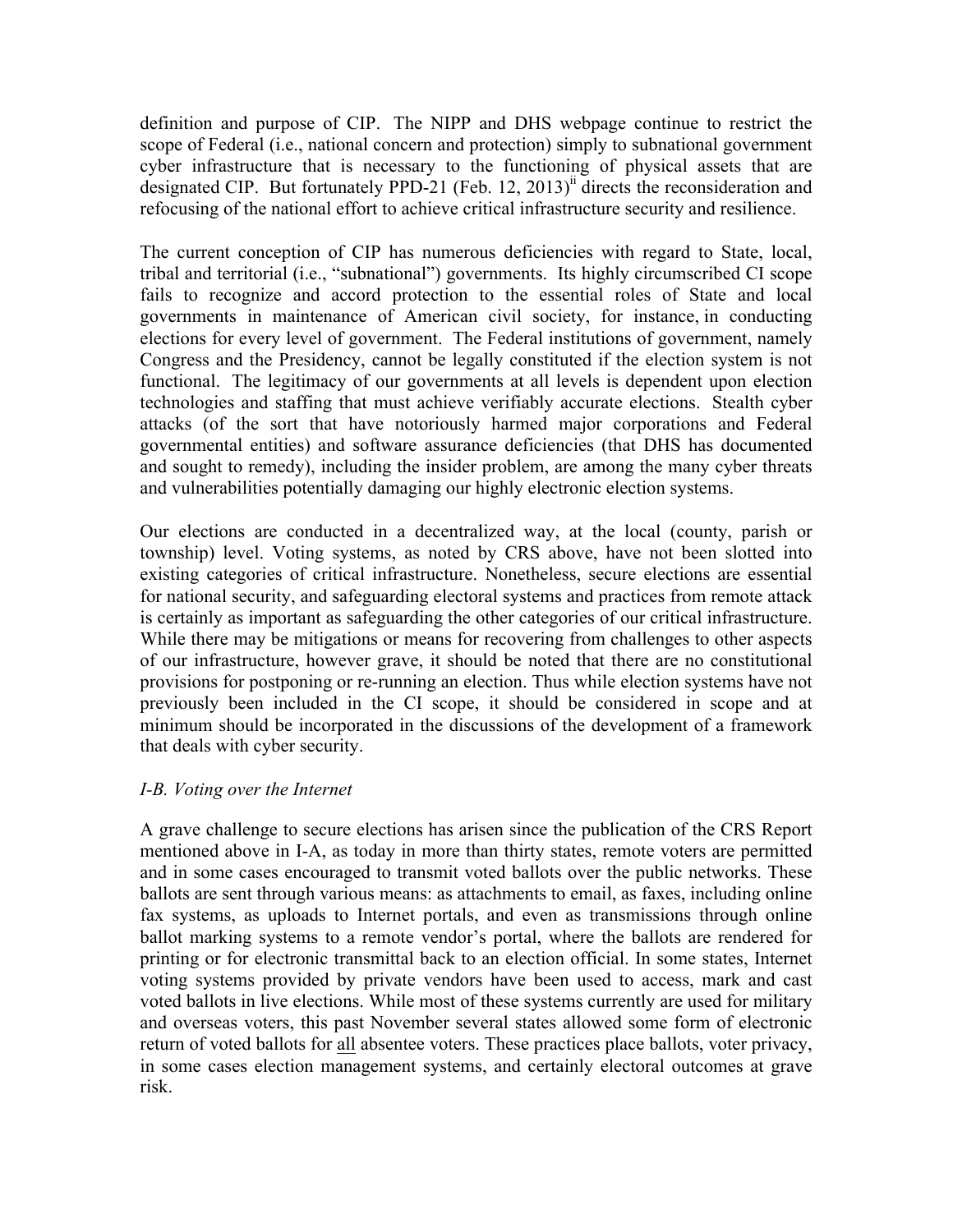The challenges to security and privacy of the ballots arise because the digitized vote information transmitted over the public networks is vulnerable to modification in transit and cannot be ascertained as having arrived as the voter intended; that is, such ballots are not auditable nor recountable because they cannot be certain to contain an accurate representation of the voter's original intent. We vote by secret ballot; no means exists for either the voter or the election official to confirm that the ballot was not manipulated in transit. And although some systems may incorporate encryption methods, encryption does not protect against distributed denial of service (DDoS) attacks, spoofing, vote selling, coercion, design flaws and other problems.

 Many huge corporations have had their web services taken down by DDoS attacks, and rarely has the attacker been caught. Such an attack on an internet election could result in disenfranchising large numbers of voters who are unable to vote before the deadline. The entire government infrastructure of Estonia was brought down for 2 weeks by a long attack originating in Russia. DDoS attacks have been successfully used against real elections. The Canadian NDP leadership elections conducted over the Internet were brought down twice by DDoS attacks in 2004 and again in 2012. In neither case were the perpetrators ever caught. The same thing happened to the alternative Presidential election in Hong Kong in 2012. In an attack on the Democratic primary conducted in Arizona in 2000, response was seriously slowed on the first day as a result of a DDoS attack.<sup>iii</sup>

 There are serious technological challenges that must be addressed if federal elections are to be secure and verifiable. As a cyber security expert from the U.S. Department of Homeland Security (DHS)<sup>iv</sup>, pre-eminent computer technology experts from academia, industry and government<sup>v</sup> and even the National Institute of Standards and Technology (NIST) have indicated that the Internet is not sufficiently mature at this time to be employed as a platform for something as important as voting.

#### II. SPECIFIC PRACTICES

 In the RFI, NIST poses a series of questions about the adoption and deployment of a list of practices as they pertain to critical infrastructure components. These are the practices:

- *Separation of business from operational systems;*
- *Use of encryption and key management;*
- *Identification and authorization of users accessing systems;*
- *Asset identification and management;*
- *Monitoring and incident detection tools and capabilities;*
- *Incident handling policies and procedures;*
- *Mission/system resiliency practices;*
- *Security engineering practices;*
- *Privacy and civil liberties protection.*

 We respond by discussing several of these practices as they pertain to cyber security and are currently deployed in elections. This is not meant to be a comprehensive set of responses, but this set, along with the foregoing commentary, is designed to clearly identify why elections infrastructure should be considered an important part of cyber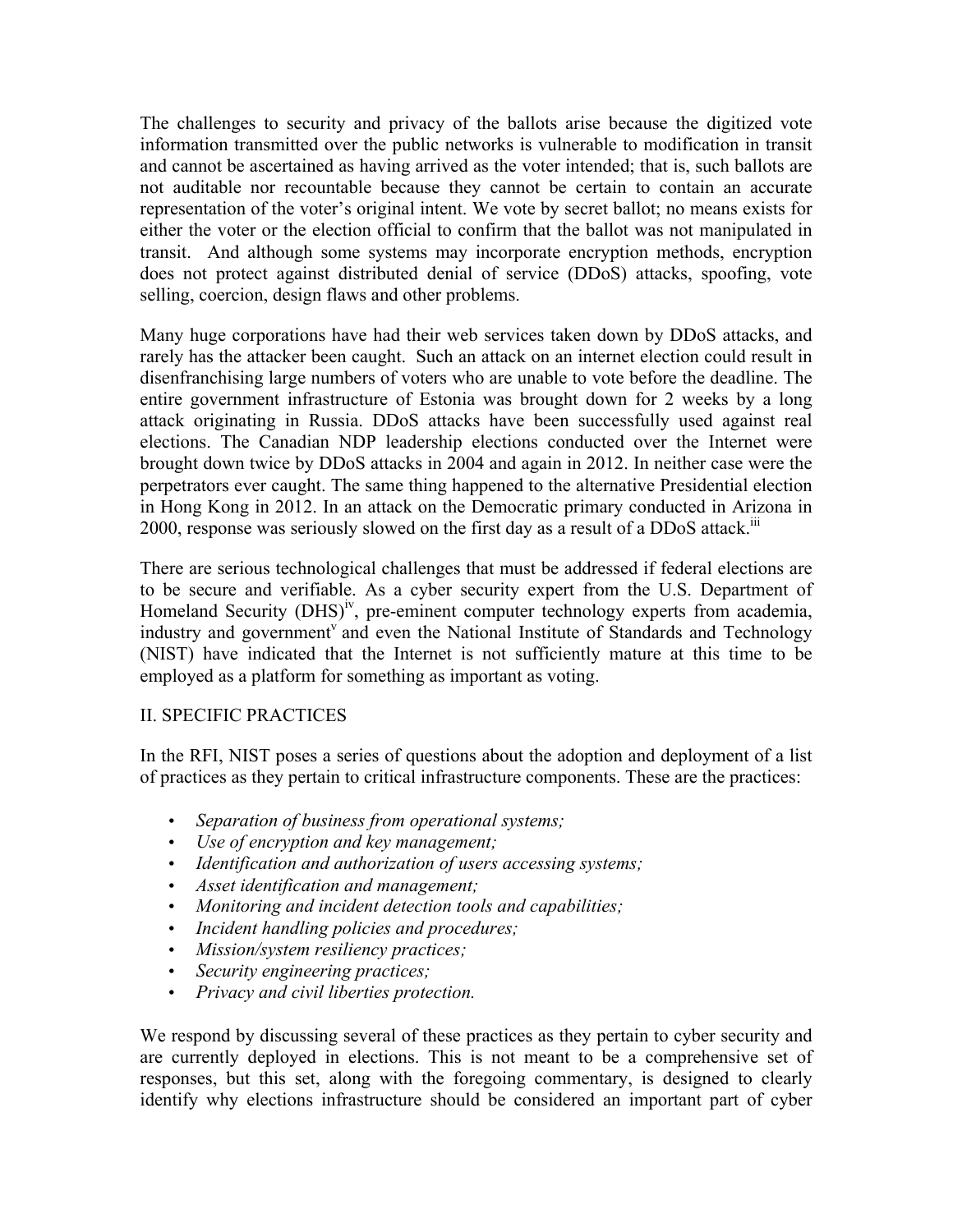security frameworks for national security. We anticipate continued discussion around these and other practices as the framework process moves forward.

## *II-A. "Mission/system resiliency practices; Security engineering practices"*

 Because local elections offices rarely have extensive financial resources and indeed, many have seen significant budget cuts over the past decade, most do not have the kind of security and information technology staffing, procedures or budget that corporate entities or larger government institutions may have. Often elections tasks are carried out as a part time job along with other county or local administration.

 Given that large corporate entities, banks, government institutions and others have experienced security breaches and sometimes sustained significant losses despite being well-resourced, it is unlikely that an under-resourced elections office if targeted would be able to evade similar breaches or even detect them in a timely manner.

 Election officials enabling the online return of voted ballots, online ballot marking systems or other related practices must either build a system in-house or rely on commercially available systems and components. Commercially available voting systems that enable online voting are typically proprietary, not under the control of elections administrators and not really even understood by them.

 Consequently elections infrastructure, particularly for systems connected to the Internet, is often dependent on the mission/system resiliency practices of private vendors, particularly where systems lack properties of auditability (see III, below) and thus cannot were subjected to testing against a set of agreed upon standards, it might be possible to determine if any vendor claims of security were reliable. However, unlike polling place voting equipment, systems enabling voting over the Internet carried out via email, e-fax or through portal systems or other means are not currently subject to any federal be effectively checked for proper functioning and accurate outcomes. If such systems standards, testing or certification of any kind.

## *II-B. Use of encryption and key management*

 Encryption, while useful for one part of the process, does not protect voting processes from many of the kinds of attacks that could occur, with potentially dire consequences. In the breach of the experimental system fielded for a public test prior to a pilot in Washington DC in 2010, voted ballots were discarded and replaced with other encrypted ballots by security researchers acting as white-hat attackers. The researchers involved indicated that after carrying out a shell-injection attack they were able to:

- codify all the ballots that had already been cast to contain write-in votes for candidates they selected, and rig the system to replace future ballots in the same way; and
- install a back door that let them view any ballots that voters cast after their attack.<sup>vi</sup>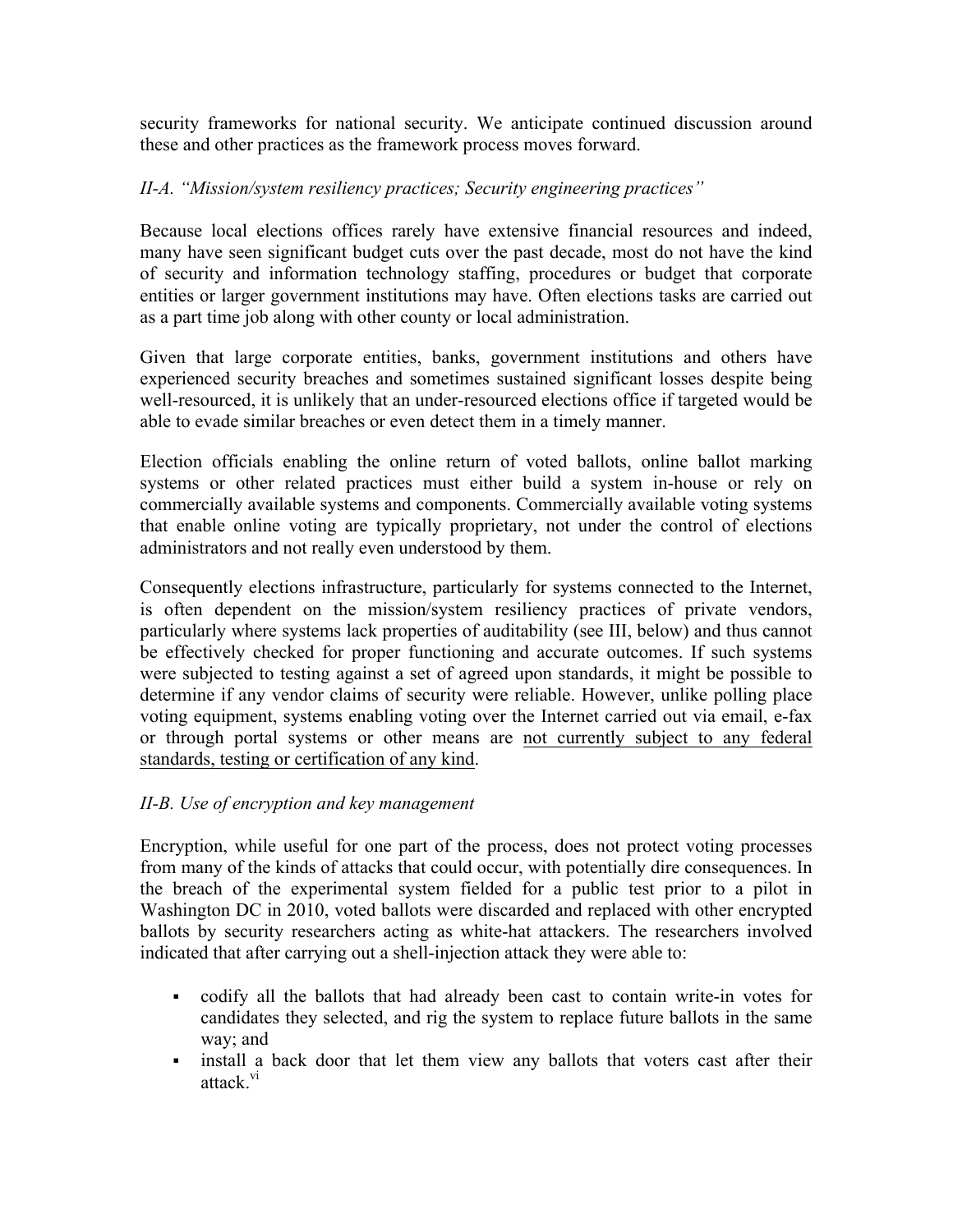Developers of other experimental systems have acknowledged that while they can encrypt each voter's ballot, they cannot protect adequately against client side security problems, including viral attacks that could modify the contents even before it is encrypted.vii Further, since many states are now permitting votes to be transmitted via email, it is important to note that while technology exists to encrypt email, the same technology raises difficult authentication and key management issues. Authentication and storage are problems for long-term keys, needed for encrypted email. These problems include determining when keys are first generated and stored, getting copies of keys to all machines to which one might send or receive email from, adequately securing keys in all places where stored, and revoking keys that have been compromised. Because of some of these difficulties, encrypted email has not been widely deployed. Therefore, email return of voted ballots is potentially even more risky than web-based methods, because email has all the problems of a web-based solution, while lacking encrypted communication. Nonetheless, email is in broad use as a method of returning voted ballots over the Internet today.

#### II-C. *Identification and authorization of users accessing systems*

 For election systems, "identification and authorization of users accessing systems" is relevant in several ways. On the elections office side, identification and authorization of users must include the elections staff. Where elections offices contract with private vendors for systems enabling online balloting, the system can be accessed by the vendor's staff or contractors, so there would need to be explicit controls for identification and authorization of users at the vendor level as well. The ability of the elections staff to remotely control or even be aware of vendor user access is limited at best.

 On the voter's side, authentication is a challenge. For ballots returned by postal mail, we know how to authenticate voters via a wet-ink signature affixed to the outer physical envelope. But authentication that relies on a PIN and other front-end processes can be circumvented, with dangerous effect. For example, in the breach of the experimental system fielded for a public test prior to a pilot in Washington DC in 2010, letters containing voter information and PIN numbers were discovered by the researchers on the server. In a real election, a hacker could have used that information for malicious purposes.

#### *II-D. Monitoring and incident detection tools and capabilities*

 Banks and e-commerce sites invest billions of dollars a year in monitoring systems for attacks, and refunding customers where thefts occur. In elections, it would not be possible to "refund customers" even where monitoring might reveal a breach. And it would not be possible for a jurisdiction to inform a voter that his or her ballot was intact and contained the original intent of the voter, because voting requires anonymity, in other words the voters' identity must be separate from the contents of their ballots. Further, an election official would likely be unable to detect if any manipulation of the ballot had occurred prior to reaching the elections server. Because private vendors' systems have not been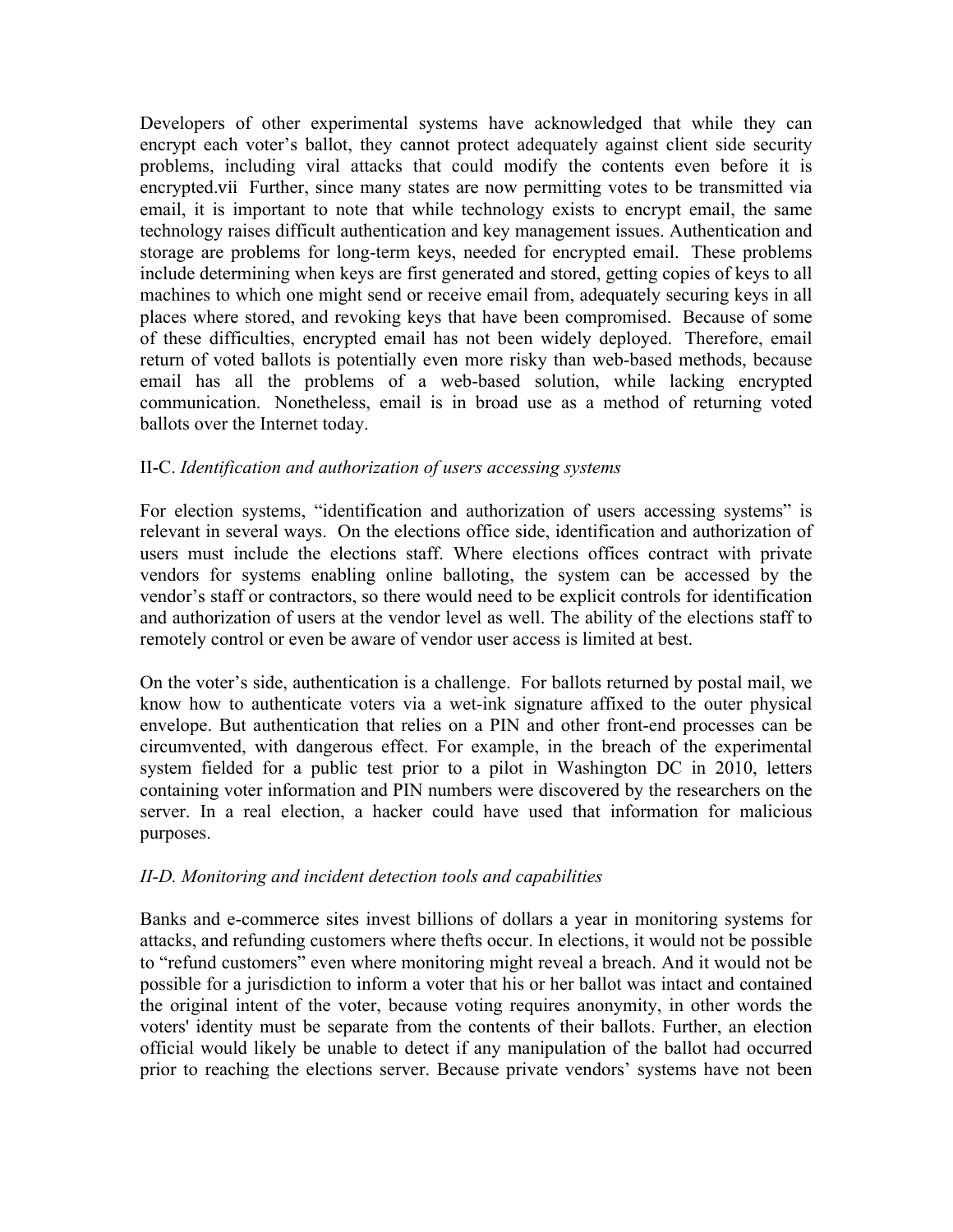subjected to any federal testing nor certification to any set of standards, their capabilities for monitoring and incident detection are unknown.

### *II-E. Privacy and civil liberties protection*

 In their summary of their breach of the public test of the Washington, DC experimental Internet voting system mentioned above in II-B, the researchers note that the back door they installed allowing them to view any ballots that voters cast after their attack was a modification that recorded the votes, in unencrypted form, together with the names of the voters who cast them, which violated ballot secrecy.

 In vendor-provided online ballot marking systems which also contain vote-transmittal capabilities, the vote data, once selected by the voter during the online session (which also involved the voter authenticating his/her identity in some way) is transmitted to a remote server for rendering with a barcode, then back to the voter's computer for local printing or for transmittal directly to the elections office. At least one vendor has indicated that such data is not "retained" there, but because the system is not under the election officials control, they have no capability of checking to ensure that is the case, and the vendor likely would be unable to prove that they do not retain that data. It's also not possible to determine if the voter's information has been intercepted and transmitted elsewhere.

 States that allow the return of voted ballots via fax or e-mail attachments ask voters to also return a statement that indicates they acknowledge that the ballot they are transmitting is not secret. Other absentee voters not using online systems can safeguard the secrecy of their ballot by the use of the inner ballot envelope/outer authentication envelope process. But we now deprive remote voters using online systems of a right that is accorded to all other voters. Given that this is not an individual right but rather a "systemic requirement" the benefits of which accrue to all involved in US elections, offering individual voters a waiver of such a right is inappropriate. Without ballot secrecy, voters, especially those in hierarchical organizations such as the military, can be subjected to coercion. And having a subset of voters be treated differently than other voters is a dangerous practice in elections.

#### *III. Other Core Practices for Inclusion in the Framework*

 In the RFI, NIST asks whether there are other core practices that should be included for consideration in the Framework. One such practice relevant to elections is audits. The vulnerability of vote data transmitted over the Internet results in election systems which lack a key property of auditability, sometimes described as using or producing a true record of voter intent which the voter had a chance to verify, and which is independent of the software used for transmitting, recording, and/or counting the votes. Those records can be audited to ascertain the correct outcome of the election. In a presentation of the NIST Auditability Working Group in 2011, auditability was defined as "the transparency of a voting system with regards to the ability to verify that it has operated correctly in an election, and to identify the cause if it has not." Given that elections are not likely to be postponed nor subjected to a "do-over" the potential impact of a successful attack is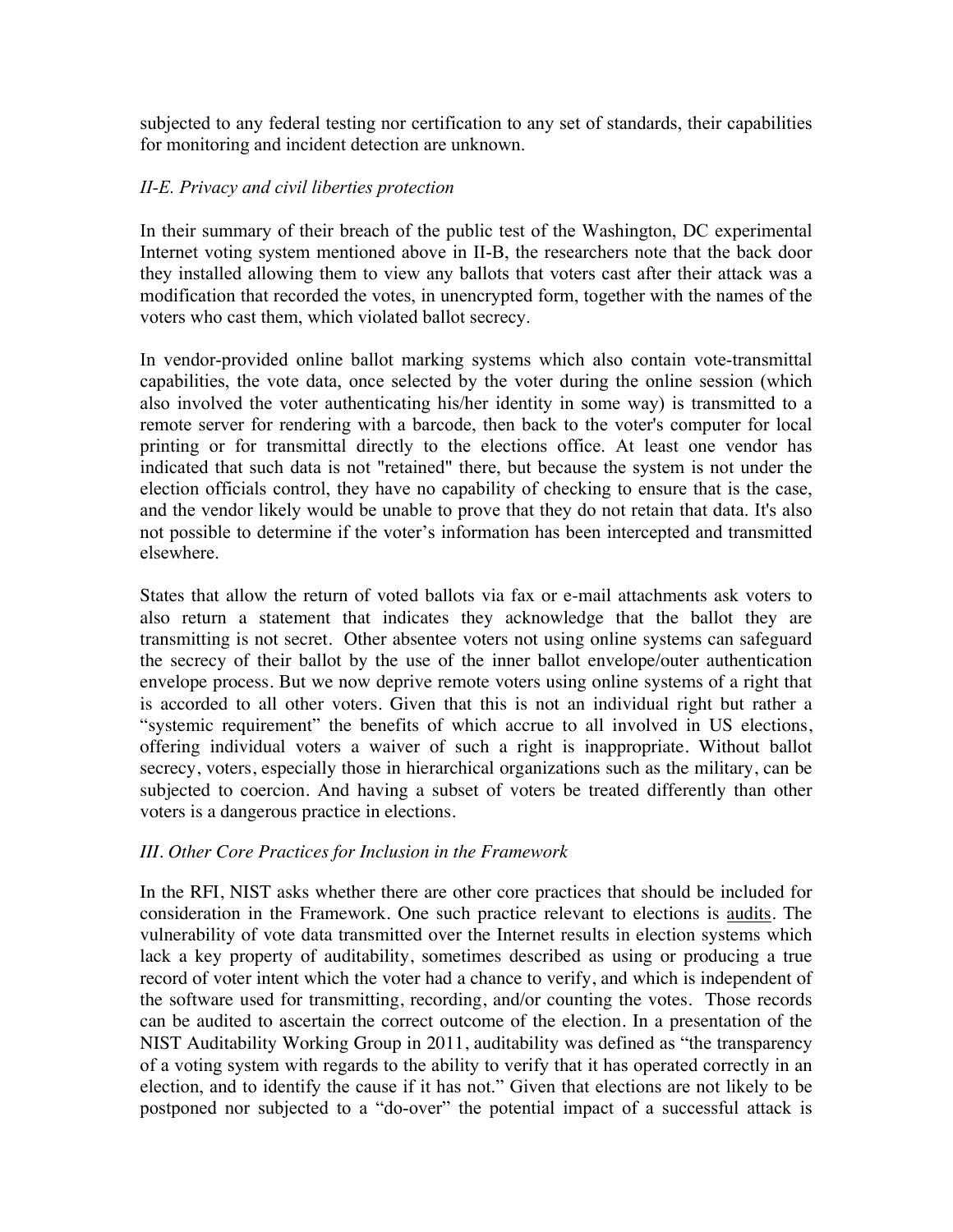significant. To have a evidence based elections, vilit it must be possible to both identify and solve for breaches that affect the verity of the outcome. For this to be possible, audit capacity is a core requirement, and the conduct of robust audits an essential practice.

### *IV. Conclusion*

We hope the foregoing discussion sheds some light on how some common practices relating to cyber security intersect with our elections technology and practice today, and why elections must be considered within some framework on cyber security and in any discussion of critical infrastructure. As indicated, the discussion is meant to be a starting point, not a comprehensive review of all the questions NIST posed in the RFI. We look forward to continuing this important conversation in the future.

## Signed (*organizational affiliations listed for identification purposes only*):

David L. Dill Professor, Computer Science and, by courtesy, Electrical Engineering, Stanford University; Founder, Verified Voting

Jeremy Epstein Senior Computer Scientist, SRI International

Candice Hoke Founding Director, Center for Election Integrity at Cleveland State University; Associate Professor of Law (Election, Regulatory and Employment Law)

David Jefferson Lawrence Livermore National Laboratory; Board Vice-Chair, Verified Voting

 Principal Scientist, SRI International Computer Science Lab, Moderator of the ACM Peter Neumann Risks Forum

John Savage An Wang Professor of Computer Science at Brown University

Barbara Simons Member, Board of Advisors of the Election Assistance Commission; former President, Association for Computing Machinery (ACM); Board Chair, Verified Voting

Pamela Smith President, Verified Voting Foundation

<sup>i</sup> http://www.fas.org/sgp/crs/natsec/RL32777.pdf

ii http://www.whitehouse.gov/the-press-office/2013/02/12/presidential-policy-directivecritical-infrastructure-security-and-resil